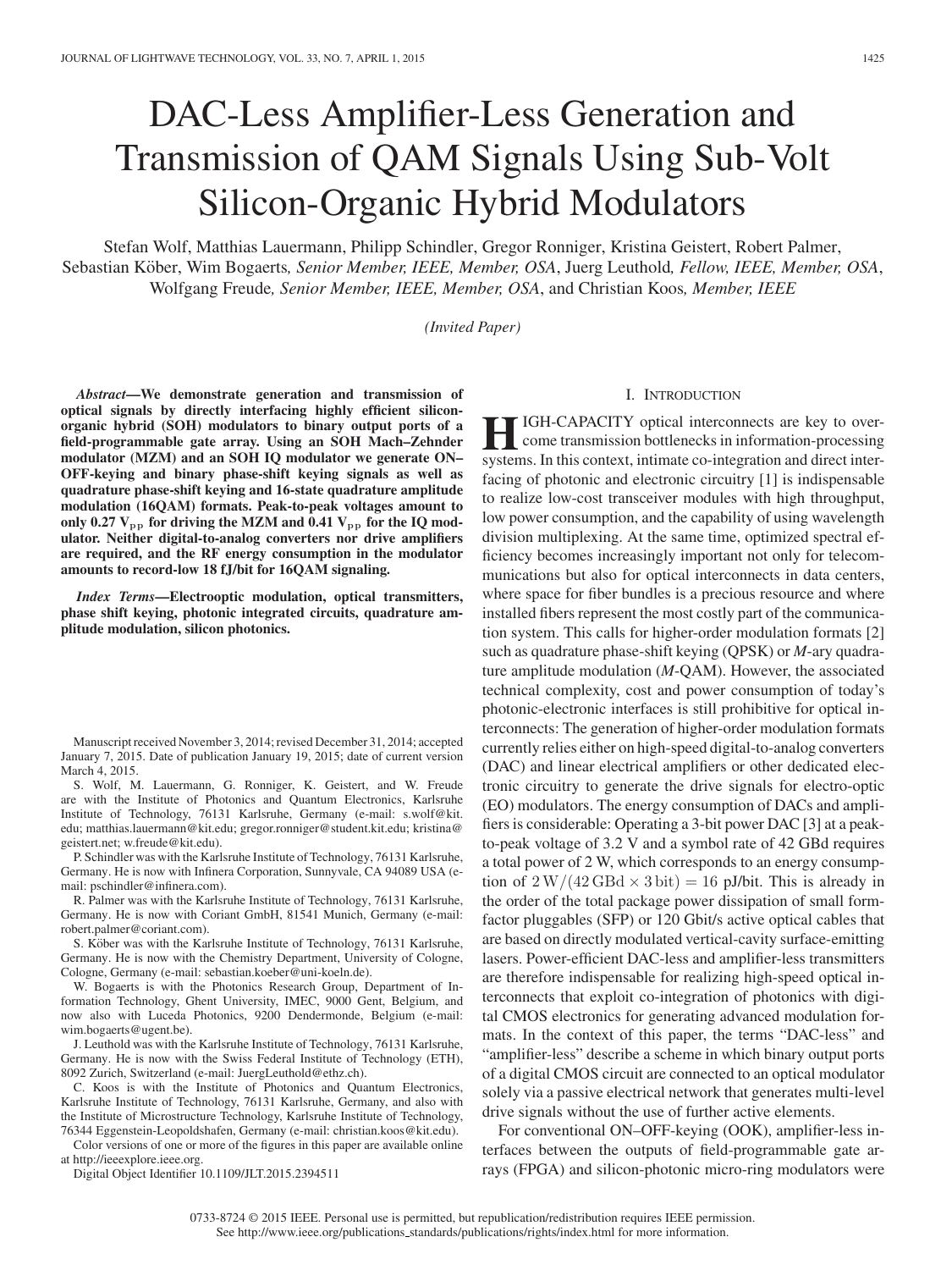demonstrated at line rates of 2.5 Gbit/s and drive voltages of 1.2  $V_{\text{pp}}$  [4]. The comparatively low drive voltage was enabled by the resonant behavior of the micro-ring modulator, which allows overcoming the rather low efficiency of depletion-type modulators. However, this concept cannot be easily transferred to the generation of higher-order modulation formats where the phase needs to be controlled independently of the amplitude. Moreover, the scheme requires to carefully match the ring resonance to the carrier wavelength by, e.g., heaters, which increase the power consumption considerably. Regarding advanced modulation formats, DAC-less generation of 16QAM optical signals was proposed and demonstrated by using serial or parallel configurations of multiple Mach-Zehnder modulators (MZM), each operated with binary drive signals [5]–[7]. However, this approach still requires electrical amplifiers to drive the various MZMs with peak-to-peak voltages of typically more than 2 V [7]. More recently, generation of a 16QAM optical signal from binary electrical drive signals was demonstrated using IQ modulators that consist of MZMs with segmented phase shifters [8]. However, in this experiment, an additional electrical driver circuit was needed to interface the analog drive inputs of the modulator to the digital outputs of the data source. This leads to an additional electrical power consumption of approximately 1 W, corresponding to an energy consumption of 18 pJ/bit at a data rate of 56 Gbit/s.

In this paper, we report on proof-of-concept experiments demonstrating that non-resonant and yet highly-efficient siliconbased modulators that can be operated directly with binary sub-Volt output signals of standard FPGA without the need for DAC or drive amplifiers [9], [10]. These devices are realized on the silicon-organic hybrid (SOH) platform [11]–[13], which enables generation of a wide variety of modulation formats at lowest energy consumption [14]–[17]. We demonstrate the viability of the approach in a series of experiments: Using SOH MZM and IQ modulators, we show generation and transmission of OOK and binary phase shift keying (BPSK) signals at 10 Gbit/s as well as QPSK and 16QAM signaling at 13 GBd. For the 16QAM experiment, we use peak-to-peak drive voltages of only  $0.41$   $V_{\text{pp}}$ , leading to an ultra-low RF energy consumption of only 18 fJ/bit in the modulator—far below that of comparable all-silicon devices. We believe that DAC-less and amplifier-less interfaces between digital circuitry and highly efficient SOH modulators can enable a novel class of highly scalable optical interconnects with unprecedented energy efficiency.

The paper is organized as follows. Section II explains specifics of the SOH technology platform and describes the structure of the modulators. Experiments with an FPGA-driven MZM using 10 Gbit/s OOK and BPSK formats are presented in Section III. In Section IV, the DAC-less generation of QPSK and 16QAM signals is demonstrated, and data transmission over a distance of up to 100 km with a data rate of up to 52 Gbit/s is shown. Finally, we discuss the RF energy requirements of our modulators in Section V.

#### II. SOH EO MODULATORS

Our SOH modulators combine silicon-on-insulator (SOI) slot waveguides with organic EO claddings [13], [18]. The optical



Fig. 1. Schematic of an SOH MZM. The device consists of two phase modulators driven in push-pull operation by a single coplanar transmission line (ground-signal-ground, GSG). The GSG transmission line is made of copper (Cu) strips that are connected to the Si rails of the slot waveguide with 900 nm high tungsten (W) vias and thin n-doped silicon slabs. The silicon slot waveguide ( $w_{\text{Slot}} = 120$  nm,  $w_{\text{Rain}} = 240$  nm,  $h_{\text{Rain}} =$ 220 nm) is coated with the EO material SEO100 (not shown). (b)  $E_x$ component of the optical field in the slot waveguide. (c)  $E_x$  component of the electrical RF drive signal. The optical mode and the modulation field are both confined to the slot, resulting in strong interaction and hence in efficient modulation.

slot waveguide has two silicon "rails" [13] (see Fig. 1(a)). The space between them is filled with an EO organic material. For quasi-TE polarization, the dominant field component  $E_x$  in the slot is strongly enhanced due to the discontinuity of the normal electric field component at the interface to the silicon rails. If a voltage is applied across the slot, the refractive index changes and the phase of the optical wave is modulated. Two such phase shifter sections form the arms of an SOH Mach–Zehnder interferometer as illustrated in Fig. 1(a). By controlling the phase shift in both arms in a push-pull configuration, the light amplitude is modulated without introducing a residual phase shift. For modulation at microwave frequencies, copper electrodes in form of a ground–signal–ground (GSG) transmission line are added. The metal electrodes are connected to the slot by 900 nm high tungsten vias and thin *n*-doped silicon slabs, so that the modulating voltage drops mainly across the narrow slot of each phase shifter section. A cross-section of an SOH phase shifter together with the optical and RF field is depicted in Fig. 1(b) and (c), respectively. The optical field strongly overlaps with the modulating RF field in the slot, leading to highly-efficient EO interaction and hence low drive voltage requirements.

The underlying SOI structures were fabricated in IMEC's active silicon photonics platform, which includes three etch steps for the silicon waveguides as well as implants and silicidation for the electrically contacted devices. The EO material is deposited on the pre-processed device by spin-coating and fills the slot homogeneously. A separate step [12] is necessary for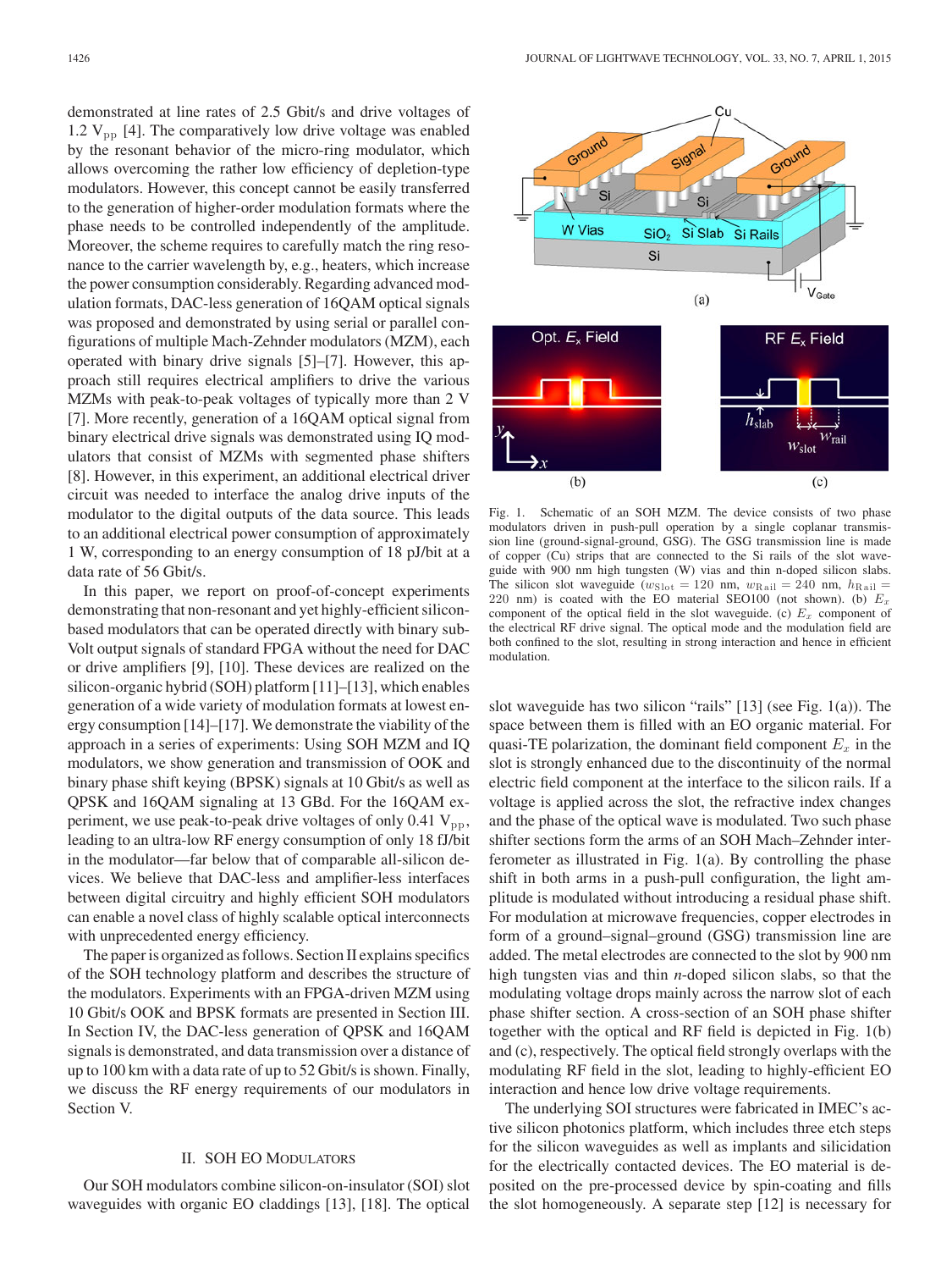

Fig. 2. Experimental setup for directly driving an SOH modulator with the GTX interfaces of a Virtex-7 FPGA. A PRBS at the GTX output port is applied to the MZM without further amplification. The MZM consists of two 1 mm long SOH phase shifters that are driven by a GSG transmission line. Drive signal and bias voltage are combined in a bias-tee. The optical carrier from an ECL is modulated in the SOH MZM, and an EDFA compensates the insertion loss before the signal is fed to the receiver  $(Rx)$ . For coherent detection, an OMA is used, whereas direct detection relies on a single photodiode. For direct detection, a 2 nm BPF suppresses ASE noise of the EDFA.

poling the EO cladding: At an elevated temperature, a poling voltage across the (floating) ground electrodes aligns the EO chromophores in the same direction for both slots. If a modulating RF voltage is applied to the signal electrode, the associated field is oriented in opposite directions in the two arms of the MZM, leading to phase shifts of the same magnitude but opposite sign and hence to efficient push-pull operation [13]. As an EO cladding material we use SEO100 from Soluxra, LLC. The material is specified for a high EO coefficient of 110 pm/V and operating temperatures of up to 85 °C.

The electrical bandwidth of the modulators is limited by *RC* low-pass characteristics arising from the capacitance of the slot which has to be charged and discharged via the resistive silicon slabs [18]. To increase the modulation bandwidth, a static gate field of 0.1 V/nm is applied between the bulk silicon and the SOI device layer. The gate field leads to an electron accumulation layer and to a higher conductivity of the silicon slabs and hence to an increased bandwidth of the devices [18]–[20]. The gate voltage does not have any appreciable effect on the power consumption: The associated current flow is of the order of a few nanoamperes, corresponding to an energy consumption of a few aJ/bit, which can safely be neglected. In future device generations, the gate voltage may be reduced significantly by depositing a thin silicon layer on top of the silicon slabs [18] or even be omitted by employing an improved doping profile which increases the conductivity of the silicon slabs.

The  $\pi$ -voltage-length product of the modulators is below 0.8 Vmm. The  $\pi$ -voltages have been measured at bias voltages of 2 V or more in order to prevent screening of the applied fields by free charges in the cladding, which may occur at zero or small bias. Due to the low mobility of the free charges, this effect is only observable for low frequencies and does not impede high-frequency operation [12].

### III. BINARY DRIVEN SOH MZM WITHOUT ELECTRICAL AMPLIFICATION

In a first set of experiments, we use a single electrical drive signal which is fed to an MZM to generate OOK and BPSK signals. The experimental setup is depicted in Fig. 2. Light from an external-cavity laser (ECL) is coupled to a 1 mm long SOH MZM. The device features a  $\pi$ -voltage of 0.74 V at dc, measured at a bias voltage of around 3.5 V to prevent screening effects [12]. At the output of the modulator chip, the optical signal is amplified by an erbium-doped fiber amplifier (EDFA) to compensate the insertion loss of the MZM chip. The total fiber-to-fiber insertion loss of our current devices amounts to approximately 20 dB and is dominated by the fiber-chip coupling loss of non-optimized grating couplers of about 6 dB per interface. The on-chip loss of the MZM amounts to approximately 8 dB for maximum transmission of the modulator and can be decomposed into losses of passive components  $(< 1 \text{ dB})$ , free-carrier absorption within the doped silicon waveguides of 1.5 dB, and scattering loss of 5.5 dB due to sidewall roughness of the slot waveguide. These losses can be reduced considerably in future device generations. It has been shown that the roughnessinduced propagation loss of strip-loaded slot waveguides can be diminished to 0.2 dB/mm by improved fabrication procedures and by using asymmetric cross sections [21]. Similarly, optimization of the doping profiles can lead to carrier-induced propagation losses of less than 1 dB/mm such that the total insertion loss of the 1 mm-long slot-waveguide section amounts to less than 1.2 dB. Each phase shifter of the MZM consists of a slot waveguide and two rib-to-slot converters, each of which contributes another 0.02 dB of insertion loss [22]. Power splitting and combining is accomplished by a pair of multi-mode interference couplers (MMI), for which the insertion losses can be as low as 0.2 dB per coupler [23]. This would amount to total on-chip insertion losses of less than 1.7 dB for an SOH MZM with 1 mm-long phase shifter sections. For packaged devices, we may assume fiber-to-chip coupling losses of less than 1.7 dB per interface, enabled by optimized grating couplers [24] or by photonic wire bonds [25], and a propagation loss of less than 0.2 dB in few millimeters of low-loss access waveguides [26]. We hence expect that fiber-to-fiber insertion losses can be reduced to less than 5.3 dB for an MZM. These estimations are entirely based on already demonstrated structures; further improvements will be possible as better components become available. As a consequence, the EDFA can be omitted for data transmission using future device generations. In this context, the power handling capability of the device appears as an important parameter, which is directly linked to the photostability of the organic material. This aspect is subject to ongoing investigations. In our experiment, we operated each of the SOH phase shifters with optical powers of more than 5 dBm over several hours without observing any photo-induced deterioration of the device performance. This power was not limited by the photostability of the EO material, but by the output power of the transmitter laser and the insertion loss of the device. We expect that systematic investigations of the photostability will exhibit damage thresholds that are significantly larger. Still, the currently used 5 dBm of on-chip power per phase shifter would correspond to a total output power of more than 7.6 dBm, taking into account the insertion losses of optimized MMI power combiners and assuming full transmission of the MZM. This should enable EDFA-less transmission in future devices.

After amplification, the signal is fed to the optical receiver. The receivers are chosen differently depending on the modulation format: A coherent receiver (Rx) using another ECL as a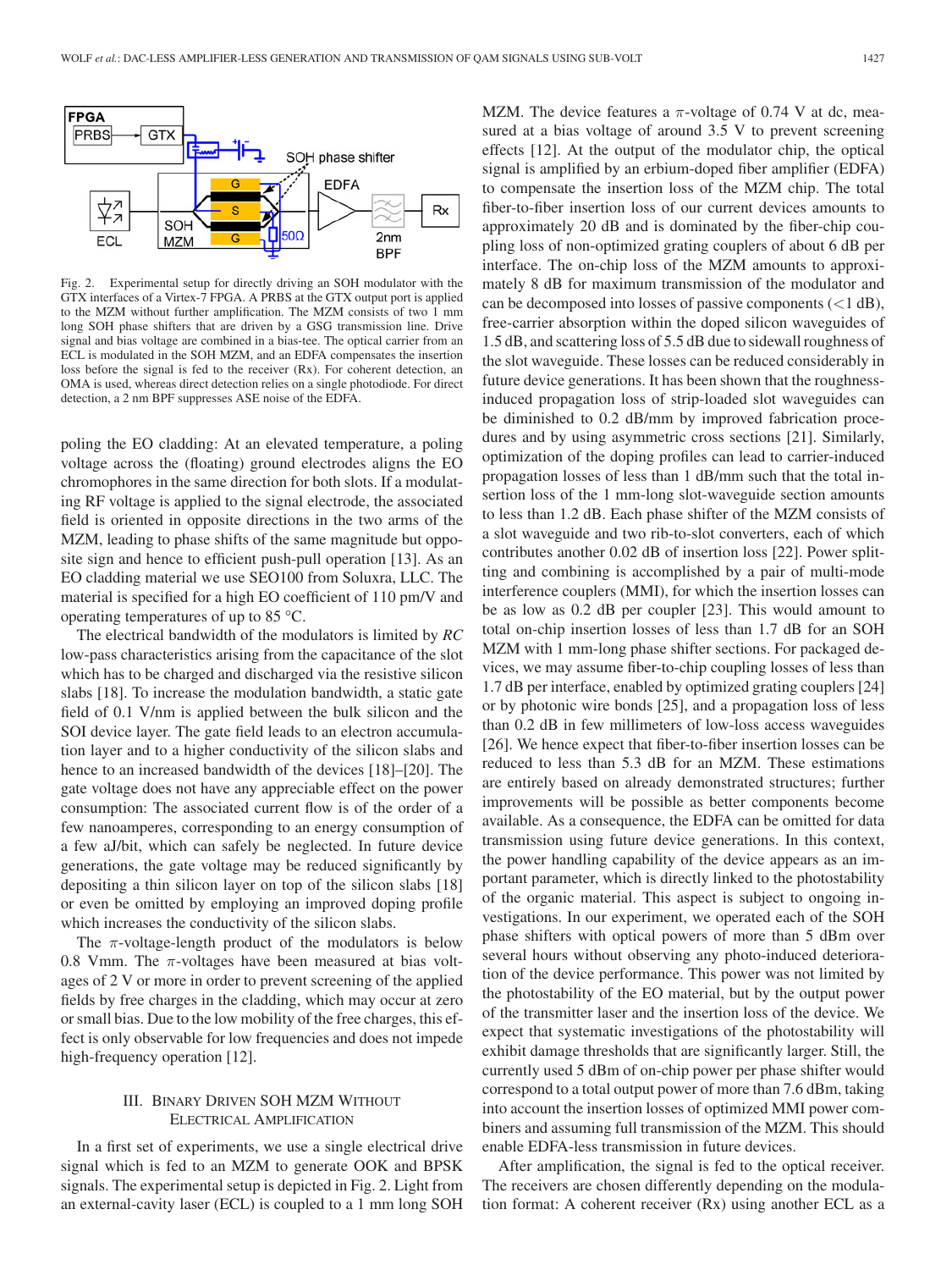

Fig. 3. Electrical drive signals and corresponding optical signals for OOK and BPSK at 10 Gbit/s. (a) Eye diagram of electrical output of GTX transmitter. (b) Eye diagram of the optical OOK signal after direct detection with a photodiode. The quality factor  $\overline{Q} = 6.7$  indicates error-free detection. (c) Constellation diagram (top) and eye diagram (bottom) of optical BPSK signal obtained after coherent reception. An error-vector magnitude ( $EVM<sub>m</sub>$ ) of 13.7% indicating error-free signaling [27] (BER <  $10^{-9}$ ) is measured.

local oscillator (LO) is used for coherent BPSK demodulation, whereas direct detection with a fast photodiode is performed for OOK signals. In the case of direct detection, a 2 nm bandpass filter (BPF) suppresses amplified spontaneous emission (ASE) from the optical amplifier.

For the experiment, we use a Xilinx XC7VX485T FPGA on a VC707 evaluation board. A pseudo-random binary sequence (PRBS) of length  $2^{31}$ -1 is generated on the FPGA and fed to a single GTX transmitter (Tx) for OOK and BPSK modulation. GTX transceivers are specified to operate at a maximum of  $0.5 V_{\text{pp}}$  for single-ended operation in the low-frequency limit. In our case, we measure a swing of about 310 mV<sub>pp</sub> from the electric eye diagram at the transmitter output. The Xilinx GTX interfaces are neither designed to drive photonic devices nor do they provide a flat frequency response. The pronounced low-pass characteristic was compensated by an internal digital 3-tap finite-impulse response (FIR) filter. Using the FIR filter configured to high-pass behavior results in a nicely open eye diagram of the electrical signal, Fig. 3(a), but further reduces the voltage swing at the output port to  $270 \,\mathrm{mV_{pp}}$  for our experiment. For the optical signal generation experiment, the FPGA outputs are directly connected to microwave probes that contact the modulator's GSG transmission lines. A bias voltage is applied via bias-tee to adjust the operation point.

#### *A. Signal Generation*

To characterize the performance of the transmitter, OOK and BPSK signals are generated and recorded for offline signal analysis. The experimental results are summarized in Fig. 3(b) and (c). OOK signals are obtained by biasing the SOH MZM at the quadrature point. A real-time oscilloscope records the output current of a fast pin photodiode delivered to a 50  $\Omega$ impedance. We use Matlab for offline signal analysis. No

post-equalization is employed. Eye diagrams for the electrical drive signal and the optical signal as received are depicted in Fig. 3(a) and (b), respectively. We do not measure any errors in approximately 390 000 recorded bits. The extracted quality-factor  $Q = 6.7$  for the transmission indicates error-free operation (BER  $\approx 10^{-11}$ ). Comparison of both eye diagrams in Fig. 3(a) and (b) shows that bandwidth limitations are mainly due to the GTX module and not due to the SOH device. This is in agreement with an independent characterization of the SOH MZM, which exhibited a modulation bandwidth of approximately 15 GHz—well above the bandwidth of the GTX modules. Hence, without further bandwidth degradation, it would be possible to improve the signal quality by increasing the length of the phase shifters, thereby improving modulation depth at the expense of device bandwidth. Alternatively, when keeping the device geometry, this modulator could be used at higher symbol rates if supported by the electronic driver.

With the same drive signals, but operating the modulator in the null point, BPSK signaling is achieved. We use an optical modulation analyzer (OMA) with an external ECL acting as LO for coherent detection. Signal analysis includes digital polarization alignment, frequency and phase estimation, and post-equalization. As a measure for signal quality, we use the error-vector magnitude (EVM), which represents the mean deviation of the measured constellation points from their ideal position in the complex plane [27]. For measuring the EVM, we use the definition normalized to the maximum vector length of the constellation diagram denoted as  $EVM<sub>m</sub>$  [27]. For our BPSK signaling experiment, we measure an  $EVM<sub>m</sub>$  of 13.7%, which can be related to an estimate BER [27] well below  $10^{-9}$ provided that signal performance is limited by Gaussian noise. This is consistent with the bit-error analysis of the recorded data stream of approximately 620 kbit in which no bit errors were measured. The corresponding constellation and eye diagram for the BPSK signal are shown in Fig. 3(c). Even without postequalization, error-free transmission is observed: The  $EVM<sub>m</sub>$ is 21.5% (estimating BER  $< 10^{-10}$ ), and no errors were found in the recordings. These experiments show for the first time that non-resonant silicon-based MZM can be driven directly by standard FPGA outputs without further amplification.

#### *B. Transmission Experiment*

In a second experiment, we demonstrate data transmission by using the FPGA board both as a data source and sink. We again transmit OOK signals and detect them by a high-speed photodiode, but now connect the photodiode output to a GTX receiver on the same board, Fig. 4, thus simulating an electrical end-toend communication system with optical transmission interface. No additional electrical amplifiers are used at the transmitter or receiver side. EDFA and BPF are again used for loss compensation and elimination of ASE. Signal generation and reception is performed with the Chipscope software provided by Xilinx. We measure a real-time BER of  $6.6 \times 10^{-6}$ . This is significantly worse than in the transmission experiments with offline data processing, but still well above typical forward-error correction (FEC) thresholds of  $4.5 \times 10^{-3}$  for a 7% overhead [28].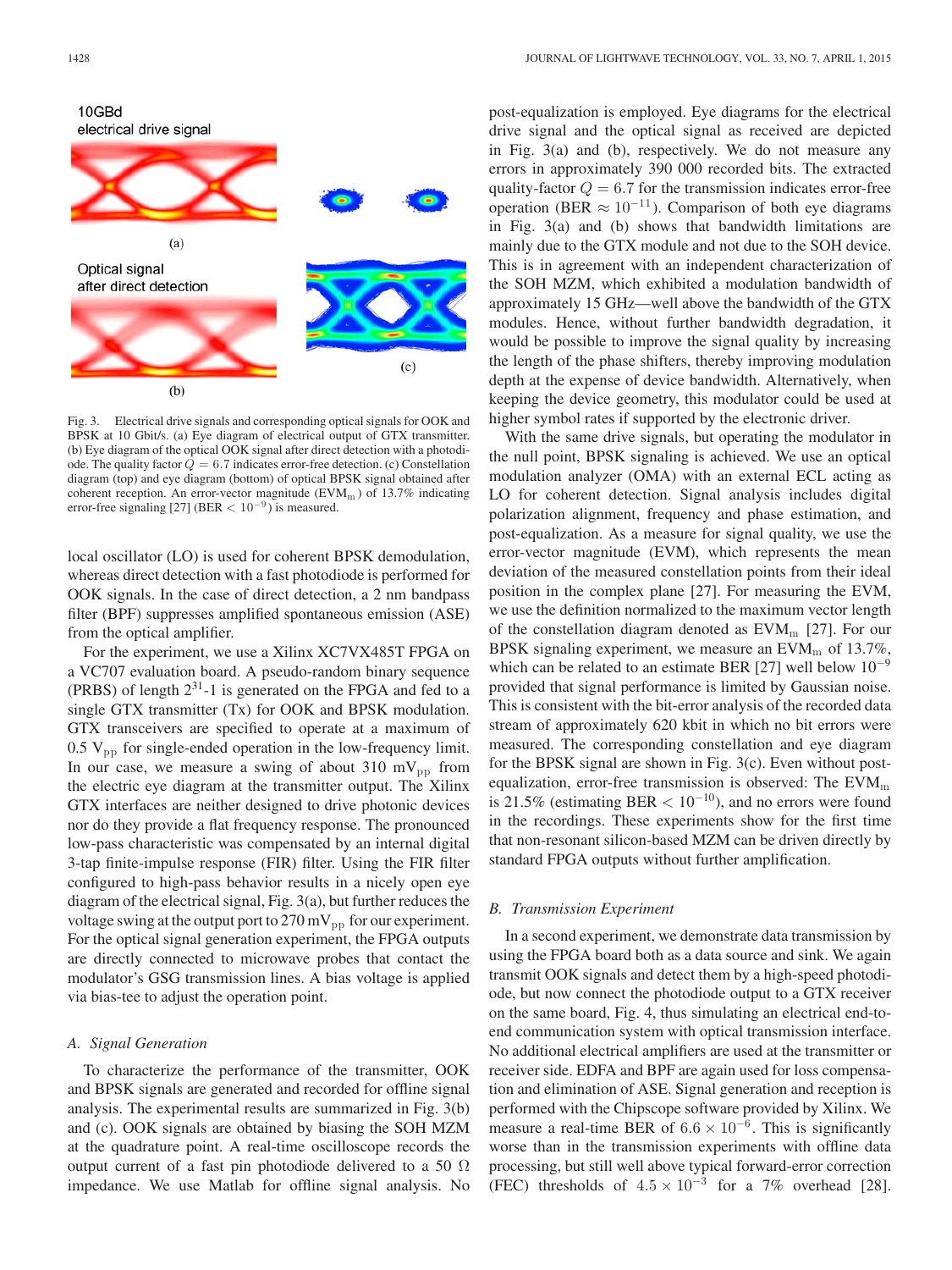

Fig. 4. Experimental setup for OOK transmission experiment: Laser light from an ECL is coupled to the SOH modulator that is directly driven from the GTX Tx output of the FPGA. The signal is amplified by an EDFA, and a bandpass filter with a 2 nm passband is used to suppress ASE noise. A photodiode is used for direct detection of the signal. The electrical signal is extracted from the photodiode and sent to a GTX Rx port of the same FPGA without further electrical amplification. Data analysis showed BER of  $6.6 \times 10^{-6}$ .

The lower reception quality is attributed to the single-ended operation of the differential GTX Rx input, which is fed by a high-speed photodiode having rather small peak-to-peak output voltages of 30 m $V_{\text{pp}}$ . This voltage is significantly smaller than the input voltage of 150 mV that is specified for the GTX Rx. Nevertheless, this experiment shows the general viability of an electrical end-to-end communication system with an optical interface that does not require additional electrical components.

## IV. DAC-LESS GENERATION OF ADVANCED MODULATION FORMATS USING SOH IQ MODULATORS

In a second set of experiments, we increase the spectral efficiency of the optical signal by employing advanced modulation formats and thus increasing the number of encoded bits per symbol while maintaining the amplifier-less scheme for signal generation. While the generation of multi-level signals, for e.g. 16QAM, usually requires DAC, our scheme relies solely on the binary FPGA output signals and passive components. The setup is similar to the one used in the previous experiment, see Fig. 5. The SOH MZM modulator is replaced by a 1.5 mm long IQ modulator which is connected to the outputs of an FPGA's GTH lines operating at 13 GBd. As the device is longer than the MZM modulator used in the previous section, a lower  $\pi$ -voltage of 0.53 V is measured at dc. Considering the length difference, the values for the  $\pi$ -voltages of both modulators are in good agreement, leading to  $\pi$ -voltage-length products of less than 0.8 Vmm for both devices.

For generating each of the I and Q drive signals in the 16QAM experiment, we combine two GTH lines by using a power coupler, Fig. 5. The 6 dB power difference between the two signal components required for a bipolar four-level signal is realized by reducing the output voltage of one output port via the FPGA software and internal circuitry. Fine adjustment of the binary output levels of the FPGA can be used to compensate the nonlinear transfer function of the MZM. Unlike the experiment described in Section III, no FIR filter is required for compensating the low-pass characteristic of the FPGA output since the GTH output ports of the VC7222 used here exhibit a higher cut-off frequency than the GTX ports of the VC707 used in the previous experiments. Without the use of the FIR, we profit from higher



Fig. 5. Schematic of experimental setup for DAC-less generation of 16QAM. The SOH IQ modulator consists of two 1.5 mm long MZMs. Each MZM is driven by a GSG transmission line contacted via a bias-tee and a microwave probe (not shown) and terminated with a 50  $\Omega$  resistor. An intentional optical path length imbalance in the parent MZM allows to adjust an optical  $\pi/2$  phase shift between I and Q via wavelength tuning. To generate the four-level drive signal for each MZM, the PRBS signals from two GTH ports with independent output voltages differing by 6 dB are combined in a power combiner. The resulting four-level signal is applied to the modulator electrodes. An ECL is used as an optical source, and an EDFA compensates the optical insertion loss of the device before the signal is fed to the OMA.

output voltages. After amplification in a subsequent EDFA and transmission, the signal is fed to an OMA. The IQ modulator features an optical insertion loss of 26 dB. Compared to the insertion loss of the MZM in Section III, the higher loss is due to longer phase-shifter sections and access waveguides. As before, device optimizations will lead to a significantly reduced insertion loss. Using the same assumptions as for the MZM, we expect that total on-chip insertion losses of less than 2.7 dB can be achieved for an IQ modulator with 1.5 mm-long slot-waveguide phase shifters. This would translate to more than 7.4 dBm of on-chip output power when limiting the optical power in the slot waveguides to 5 dBm. The EDFA can hence be omitted for data transmission. For packaged devices, fiber-to-fiber insertion losses of less than 6.3 dB are to be expected.

The 90° phase shift between I and Q component of the optical signal is adjusted by an optical path-length imbalance between the two arms and choice of the appropriate wavelength. For simplicity, we set up a homodyne receiver by splitting the ECL output in a signal and a LO path.

For the experiment, we use a Xilinx XC7VH580T FPGA on a VC7222 evaluation board. A PRBS of length  $2^{31}$ -1 is generated in the FPGA and sent to the GTH ports. At a symbol rate of 13 GBd, this leads to an aggregate data rate of 26 Gbit/s and 52 Gbit/s for the QPSK and 16QAM formats, respectively. In the case of QPSK signaling, peak-to-peak drive voltages of 0.28  $V_{\text{pp}}$ are measured for the two-level I- and Q-signal before the biastees used to set the bias point of the modulator. For 16QAM, the peak-to-peak drive voltage of the four-level signals amounts to 0.41  $V_{\text{pp}}$ . The bias-tees are connected to the microwave probes contacting the chip. Eye diagrams for the electrical drive signals are depicted in the top row of Fig. 6(a). The quality of the 16QAM drive signals is impeded by the power couplers, which are specified to work in the range of 1–18 GHz only. To quantify signal quality of the drive signal, we plot the two- and four-level drive signals for I and Q in the complex plane and measure the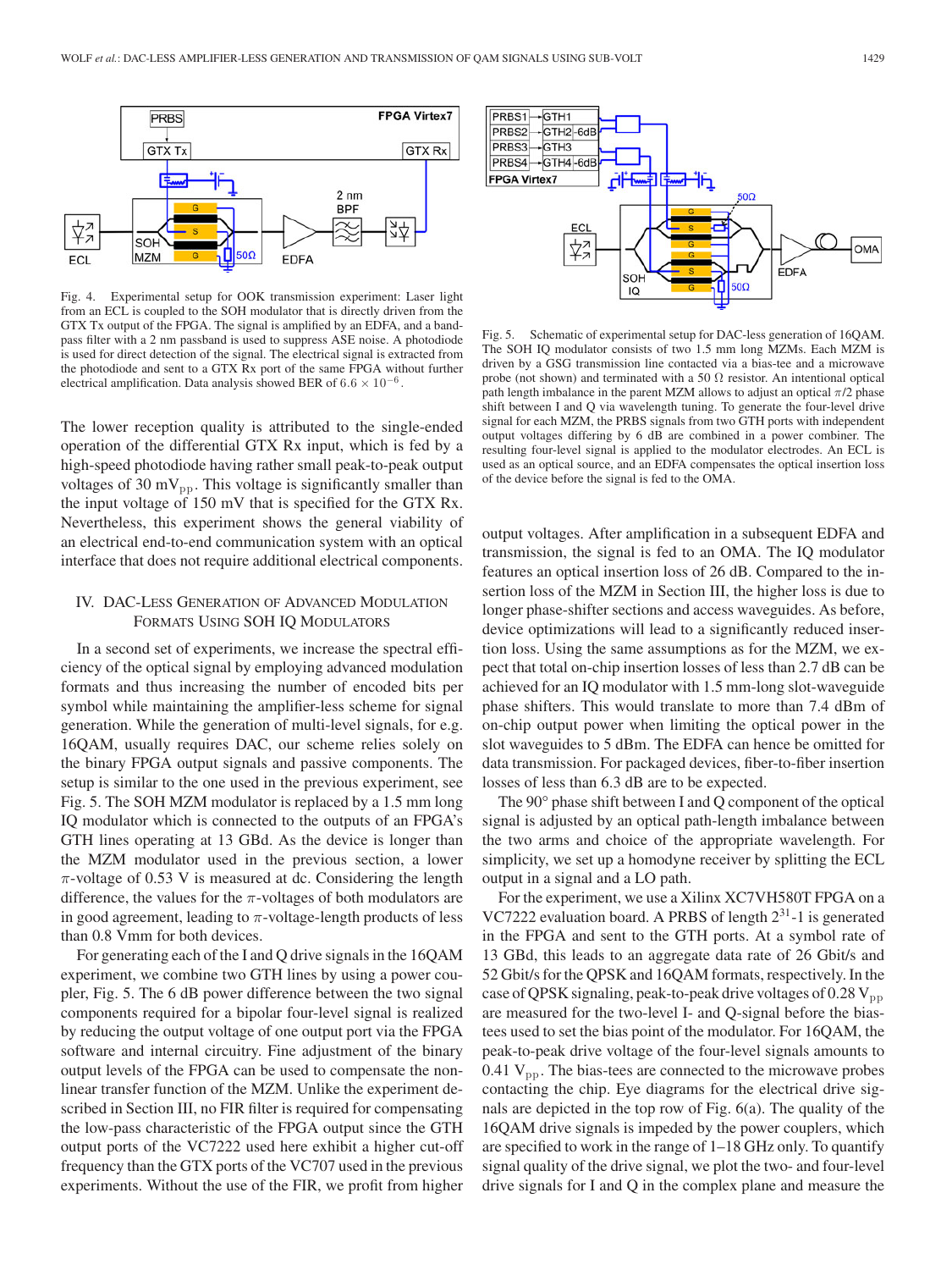

Fig. 6. (a) Electrical drive signals from FPGA GTH ports: Eye diagrams (top) for two- (left) and four-level (right) drive signals for QPSK and 16QAM. Output voltages of the drive signals for QPSK and 16QAM amount to 280 mV<sub>pp</sub> and 410 mV<sub>pp</sub>, respectively. EVM values of the constellation diagrams (bottom) obtained after complex superposition of drive signals are measured to be 8.9% and 6.7% for QPSK and 16QAM, respectively after applying equalization at the receiver. (b) Constellation diagrams of optical 16QAM (top) and QPSK (bottom) signals generated (b2b) and transmitted over fiber spans of 10, 50, and 100 km length. An EDFA at the receiver side was only used for a transmission distance of 100 km. The influence of transmission distance on signal quality is small: For QPSK signals, the EVM<sub>m</sub> of 14.3% after 100 km still suggests BER values well below 10<sup>-9</sup>. For 16QAM, the measured BER increases from  $3.5 \times 10^{-4}$  to  $1.2 \times 10^{-3}$ , which is still below the 3rd generation FEC limit with 7% overhead [28].

 $EVM<sub>m</sub>$  of the resulting constellation diagrams that are depicted in the bottom row of Fig. 6(a). Without using an equalizer at the receiver,  $EVM_m$  values for the drive signals for QPSK and 16QAM are measured to be 13.6% and 8.0%, respectively. Applying an equalizer decreases the  $EVM<sub>m</sub>$  values to 8.9% and 6.7%, see Fig. 6(a).

For the optical signal, additional to measuring EVM values, we also measure the BER. We record the signals with realtime oscilloscopes and perform offline signal analysis which includes post-equalization. Within our record length of approximately 1.6 Mbit, we do not measure any errors for the backto-back (b2b) QPSK signal. This is in good agreement with the measured  $EVM_m$  value of 13.3% which indicates a BER well below  $10^{-9}$  [27]. For 16QAM b2b transmission, we measure a BER of  $3.5 \times 10^{-4}$  and an EVM<sub>m</sub> of 10.2%. The measured BER is in good agreement with the BER of  $4 \times 10^{-4}$ which can be estimated from the EVM [27]. The corresponding constellation diagrams are depicted on the left hand side of Fig. 6(b).

We then perform transmission experiments with fiber spans of 10, 50 and 100 km. The results of the signal quality analysis and the constellation diagrams for the b2b case and transmission are depicted in Fig. 6(b). An additional optical amplifier at the receiver side is used only for transmission over 100 km. For distances larger than 10 km, digital compensation of chromatic dispersion is applied. The influence of transmission on the quality of QPSK signals is negligible, as the  $EVM<sub>m</sub>$  is still 14.3% for a transmission distance of 100 km. No errors were found in the recordings and we estimate a BER  $< 10^{-9}$  from the EVM<sub>m</sub>. Hence, we consider the signal error-free. For the transmission of 16QAM signals, there is no significant change in  $EVM<sub>m</sub>$  or BER for a 10 km fiber span. Even for transmission over up to 100 km, the BER of the 16QAM signal is  $1.3 \times 10^{-3}$ , still below the limit of  $4.5 \times 10^{-3}$  for 3rd generation hard-decision FEC coding with an overhead of 7% [28].

#### V. RF ENERGY CONSUMPTION OF MODULATOR

In our experiments, no additional drive circuitry is used to interface the electrical ports of the FPGA to the EO modulator. As a consequence, the modulator must be operated solely with the energy provided by the binary FPGA outputs, which amounts to approximately 100 fJ/bit for a data rate of 13 Gibt/s, a peak-topeak output voltage of 500 mV<sub>pp</sub>, and a 50  $\Omega$  impedance. It is a unique feature of our SOH devices that they can be operated with a small fraction of this energy. For an analysis of the modulator's RF energy consumption, we assume that the terminated 50  $\Omega$ transmission lines of each MZM can be modeled as a single 50  $\Omega$  resistor in an equivalent-circuit representation. For an IQ modulator, we have to consider the power consumption of two MZMs. For 16QAM, the magnitude of the bipolar drive voltage of each MZM can have two levels that are related by a factor of 1/3. Assuming equal distribution of all 16QAM symbols, both signal levels occur with equal probability. From this, the energy consumption can be calculated by dividing the power consumption by the bit rate [17],

$$
W_{\text{bit},16QAM} = 2 \times \frac{1}{2} \left[ \left( \frac{U_{\text{d}}}{2} \right)^2 \frac{1}{R} + \left( \frac{1}{3} \frac{U_{\text{d}}}{2} \right)^2 \frac{1}{R} \right] \frac{1}{r_{16QAM}},\tag{1}
$$

where  $U_d$  is the peak-to-peak value of the drive voltage,  $R = 50 \Omega$  is the impedance of the termination and  $r_{16QAM}$ is the bit rate of the 16QAM signal. Inserting the values from our experiment into the equation,  $U_d = 0.41$  V and  $r_{16QAM} = 52$  Gbit/s, we find an energy consumption per bit of  $W_{\text{bit},16QAM} = 18 \text{ fJ/bit}$ . This is the lowest value that has been reported for 16QAM signaling. Note that this figure solely covers the electrical energy consumption and does not take into account the power needed to drive, e.g., the laser or the EDFA in our experiment. We expect that the EDFA can be omitted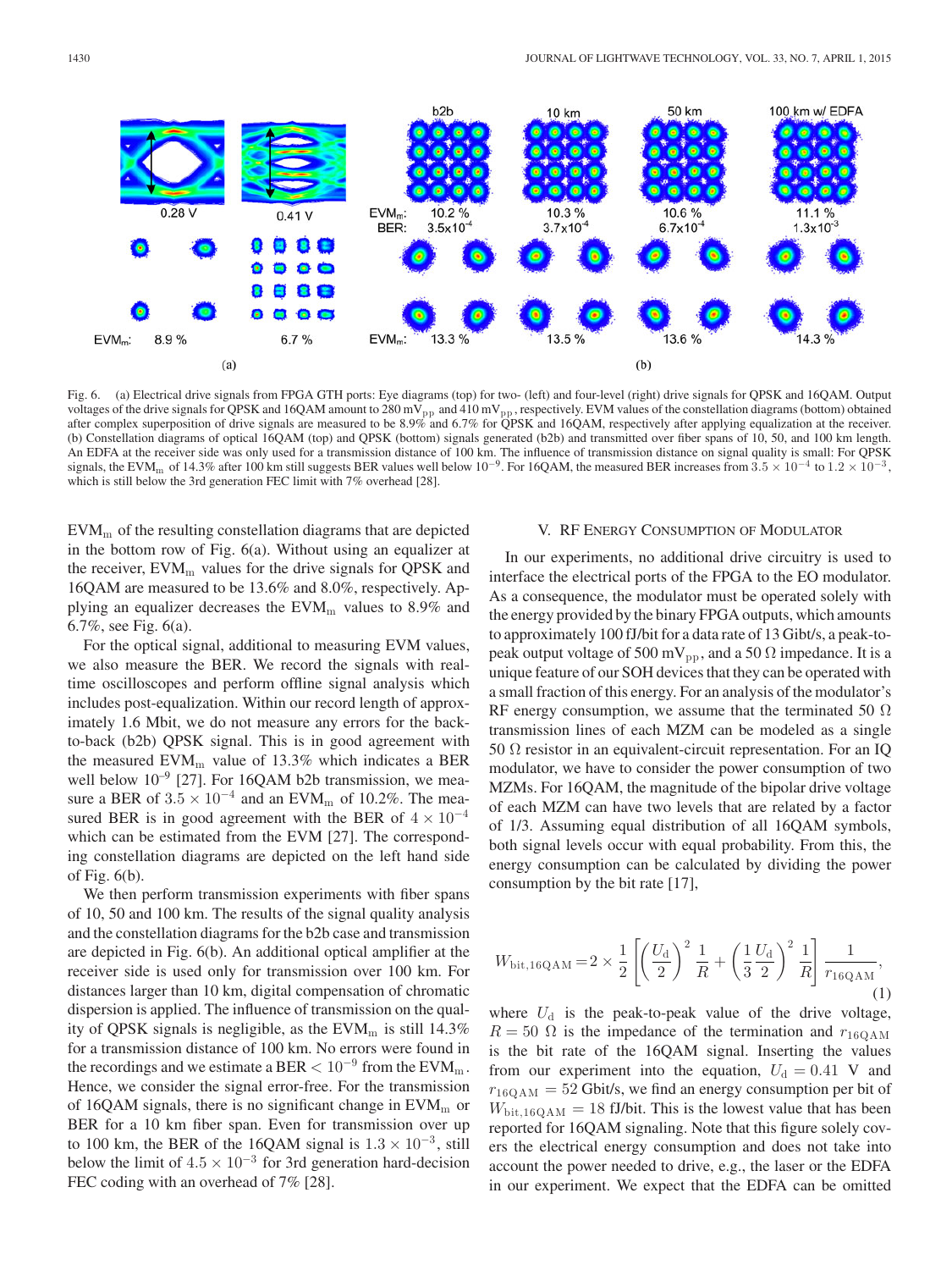completely when using optimized devices with significantly reduced insertion loss.

#### VI. SUMMARY

We report on a proof-of-concept experiment of DAC-less and amplifier-less generation and transmission of optical data signals by directly driving SOH modulators with the binary sub-Volt outputs of an FPGA. Using an SOH MZM, we generate errorfree OOK and BSPK signals at 10 Gbit/s. We demonstrate the viability for end-to-end transmission by feeding the OOK signal to a photodiode which is connected to a GTX receiver port of the same FPGA. In a second set of experiments, we generate QPSK and 16QAM signals at 13 GBd and transmit them over distances of up to 100 km. QPSK remains error-free for all transmission distances; for 16QAM, the BER remains below the threshold for hard-decision FEC with 7% overhead. The SOH IQ modulator is shown to be highly energy-efficient, enabling 16QAM signaling at an RF energy consumption of only 18 fJ/bit at a data rate of 52 Gbit/s. To the best of our knowledge, this is the lowest value reported for 16QAM signaling in literature so far.

#### **REFERENCES**

- [1] J. S. Orcutt, B. Moss, C. Sun, J. Leu, M. Georgas, J. Shainline, E. Zgraggen, H. Li, J. Sun, M. Weaver, S. Urošević, M. Popović, R. J. Ram, and V. Stojanovic, "Open foundry platform for high-performance electronic- ´ photonic integration," *Opt. Exp.*, vol. 20, no. 11, pp. 12222–12232, May 2012.
- [2] P. J. Winzer and R.-J. Essiambre, "Advanced modulation formats for highcapacity optical transport networks,"*J. Lightw. Technol.*, vol. 24, no. 12, pp. 4711–4728, Dec. 2006.
- [3] A. Konczykowska, J.-Y. Dupuy, and F. Jorge, "42 GBd 3-bit power-DAC for optical communications with advanced modulation formats in InP DHBT," *Electron. Lett*., vol. 47, no. 6, pp. 389–390, 2011.
- [4] D. Brunina, X. Zhu, K. Padmaraju, L. Chen, M. Lipson, and K. Bergman, "10-Gb/s WDM optically-connected memory system using silicon microring modulators," presented at the 38th Eur. Conf. Opt. Commun., Amsterdam, the Netherlands, 2012, Paper Mo.2.A.5.
- [5] M. Secondini, E. Forestieri, and F. Cavaliere, "Novel optical modulation scheme for 16-QAM format with quadrant differential encoding," in *Proc. Int. Conf. Photon. Switching*, 2009, pp. 1–2.
- [6] G.-W. Lu, M. Sköld, P. Johannisson, J. Zhao, M. Sjödin, H. Sunnerud, M. Westlund, A. Ellis, and P. A. Andrekson, "40-Gbaud 16-QAM transmitter using tandem IQ modulators with binary driving electronic signals," *Opt. Exp.*, vol. 18, no. 22, pp. 23062–23069, Oct. 2010.
- [7] A. Chiba, T. Sakamoto, T. Kawanishi, and K. Higuma, "16-Level quadrature amplitude modulation by monolithic quad-parallel Mach-Zehnder optical modulator," *Electron. Lett*., vol. 46, no. 3, pp. 220–222, 2010.
- [8] A. Shastri, M. Webster, G. Jeans, P. Metz, S. Sunder, B. Chattin, B. Dama, and K. Shastri, "Experimental demonstration of ultra-low-power single polarization 56 Gb/s QAM-16 generation without DAC using CMOS Photonics," presented at the 40th Eur. Conf. Opt. Commun., Cannes, France, 2014, Paper PD.2.5.
- [9] S. Wolf, P. C. Schindler, G. Ronniger, M. Lauermann, R. Palmer, S. Koeber, D. Korn, W. Bogaerts, J. Leuthold, W. Freude, and C. Koos, "10 GBd SOH modulator directly driven by an FPGA without electrical amplification," presented at the 40th Eur Conf. Opt. Commun., Cannes, France, 2014, Paper. Mo.4.5.4.
- [10] S. Wolf, M. Lauermann, G. Ronniger, P. C. Schindler, R. Palmer, S. Koeber, W. Bogaerts, J. Leuthold, W. Freude, and C. Koos, "DAC-Less and amplifier-less generation and transmission of 16 QAM signals using a sub-volt silicon photonic modulator," presented at the 40th Eur. Conf. Opt. Commun., Cannes, France, 2014, Paper. PD.4.5.
- [11] T. Baehr-Jones, M. Hochberg, G. Wang, R. Lawson, Y. Liao, P. A. Sullivan, L. Dalton, A. K.-Y. Jen, and A. Scherer, "Optical modulation and detection in slotted silicon waveguides," *Opt. Exp.*, vol. 13, no. 14, pp. 5216–5226, 2005.
- [12] R. Palmer, S. Koeber, D. L. Elder, M. Woessner, W. Heni, D. Korn, M. Lauermann, W. Bogaerts, L. Dalton, W. Freude, J. Leuthold, and C. Koos, "High-speed, low drive-voltage silicon-organic hybrid modulator based on a binary-chromophore electro-optic material," *J. Lightw. Technol.*, vol. 32, no. 16, pp. 2726–2734, Aug. 2014.
- [13] J. Leuthold, C. Koos, W. Freude, L. Alloatti, R. Palmer, D. Korn, J. Pfeifle, M. Lauermann, R. Dinu, S. Wehrli, M. Jazbinsek, P. Guenter, M. Waldow, T. Wahlbrink, J. Bolten, H. Kurz, M. Fournier, J.-M. Fedeli, H. Yu, and W. Bogaerts, "Silicon-organic hybrid electro-optical devices," *IEEE J. Sel. Topics Quantum Electron.*, vol. 19, no. 6, art. no. 3401413, Nov. 2013.
- [14] M. Lauermann, R. Palmer, S. Koeber, P. C. Schindler, D. Korn, T. Wahlbrink, J. Bolten, M. Waldow, D. L. Elder, L. R. Dalton, J. Leuthold, W. Freude, and C. Koos, "16QAM silicon-organic hybrid (SOH) modulator operating with 0.6  $V_{pp}$  and 19 fJ/bit at 112 Gbit/s," presented at the CLEO: Sci. Innovations, San Jose, CA, USA, 2014, vol. 2, Paper SM2G.6.
- [15] R. Palmer, S. Koeber, W. Heni, D. L. Elder, D. Korn, H. Yu, L. Alloatti, S. Koenig, P. C. Schindler, W. Bogaerts, M. Pantouvaki, G. Lepage, P. Verheyen, J. Van Campenhout, P. Absil, R. Baets, L. R. Dalton, W. Freude, J. Leuthold, and C. Koos, "High-speed silicon-organic hybrid (SOH) modulator with 1, 6 fJ/bit and 180 pm/V in-device nonlinearity," presented at the 39th Eur. Conf. Exhib. Opt. Commun., London, U.K., 2013, Paper We.3.B.3.
- [16] S. Koeber, R. Palmer, M. Lauermann, W. Heni, D. L. Elder, D. Korn, M. Woessner, L. Alloatti, S. Koenig, P. C. Schindler, H. Yu, W. Bogaerts, L. R. Dalton, W. Freude, J. Leuthold, and C. Koos, "Femtojoule electrooptic modulation using a silicon-organic hybrid device," *Light Sci. Appl.*, DOI: 10.1038/lsa.2015.28.
- [17] M. Lauermann, R. Palmer, S. Koeber, P. C. Schindler, D. Korn, T. Wahlbrink, J. Bolten, M. Waldow, D. L. Elder, L. R. Dalton, J. Leuthold, W. Freude, and C. Koos, "Low-power silicon-organic hybrid (SOH) modulators for advanced modulation formats," *Opt. Exp.*, vol. 22, no. 24, pp. 29927–29936, Nov. 2014.
- [18] L. Alloatti, D. Korn, R. Palmer, D. Hillerkuss, J. Li, A. Barklund, R. Dinu, J. Wieland, M. Fournier, J. Fedeli, H. Yu, W. Bogaerts, P. Dumon, R. Baets, C. Koos, W. Freude, and J. Leuthold, "42.7 Gbit/s electro-optic modulator in silicon technology," *Opt. Exp.*, vol. 19, no. 12, pp. 11841–11851, 2011.
- [19] L. Alloatti, M. Lauermann, C. Surgers, C. Koos, W. Freude, and J. Leuthold, "Optical absorption in silicon layers in the presence of charge inversion/accumulation or ion implantation," *Appl. Phys. Lett*., vol. 103, art. no. 051104, 2013.
- [20] L. Alloatti, R. Palmer, S. Diebold, K. P. Pahl, B. Chen, R. Dinu, M. Fournier, J.-M. Fedeli, T. Zwick, W. Freude, C. Koos, and J. Leuthold, "100 GHz silicon–organic hybrid modulator," *Light Sci. Appl.*, vol. 3, no. 5, p. e173, May 2014.
- [21] R. Ding, T. Baehr-Jones, W.-J. Kim, B. Boyko, R. Bojko, A. Spott, A. Pomerene, C. Hill, W. Reinhardt, and M. Hochberg, "Low-loss asymmetric strip-loaded slot waveguides in silicon-on-insulator," *Appl. Phys. Lett.*, vol. 98, no. 23, p. 233303, 2011.
- [22] R. Palmer, L. Alloatti, D. Korn, W. Heni, P. C. Schindler, J. Bolten, M. Karl, M. Waldow, T. Wahlbrink, W. Freude, C. Koos, and J. Leuthold, "Low-loss silicon strip-to-slot mode converters," *IEEE Photon. J.*, vol. 5, no. 1, art. no. 2200409, Feb. 2013.
- [23] R. Palmer, L. Alloatti, D. Korn, P. C. Schindler, R. Schmogrow, W. Heni, S. Koenig, J. Bolten, T. Wahlbrink, M. Waldow, H. Yu, W. Bogaerts, P. Verheyen, G. Lepage, M. Pantouvaki, J. Van Campenhout, P. Absil, R. Dinu, W. Freude, C. Koos, and J. Leuthold, "Silicon-organic hybrid MZI modulator generating OOK, BPSK and 8-ASK signals for up to 84 Gbit/s," *IEEE Photon. J.*, vol. 5, no. 2, art. no. 6600907, Apr. 2013.
- [24] D. Vermeulen, S. Selvaraja, P. Verheyen, G. Lepage, W. Bogaerts, P. Absil, D. Van Thourhout, and G. Roelkens, "High-efficiency fiber-to-chip grating couplers realized using an advanced platform," *Opt. Exp.*, vol. 18, no. 17, pp. 18278–18283, 2010.
- [25] N. Lindenmann, G. Balthasar, D. Hillerkuss, R. Schmogrow, M. Jordan, J. Leuthold, W. Freude, and C. Koos, "Photonic wire bonding: A novel concept for chip-scale interconnects.," *Opt. Exp.*, vol. 20, no. 16, pp. 17667–17677, Jul. 2012.
- [26] P. Dong, W. Qian, S. Liao, H. Liang, C.-C. Kung, N.-N. Feng, R. Shafiiha, J. Fong, D. Feng, A. V. Krishnamoorthy, and M. Asghari, "Low loss shallow-ridge silicon waveguides," *Opt. Exp.*, vol. 18, no. 14, pp. 14474– 14479, Jul. 2010.
- [27] R. Schmogrow, B. Nebendahl, M. Winter, A. Josten, D. Hillerkuss, S. Koenig, J. Meyer, M. Dreschmann, M. Huebner, C. Koos, W. Freude, and J. Leuthold, "Error vector magnitude as a performance measure for advanced modulation formats," *IEEE Photon. Technol. Lett.*, vol. 24, no. 1, pp. 61–63, Jan. 2012. Erratum: ibid., 24, 2198, 2012.